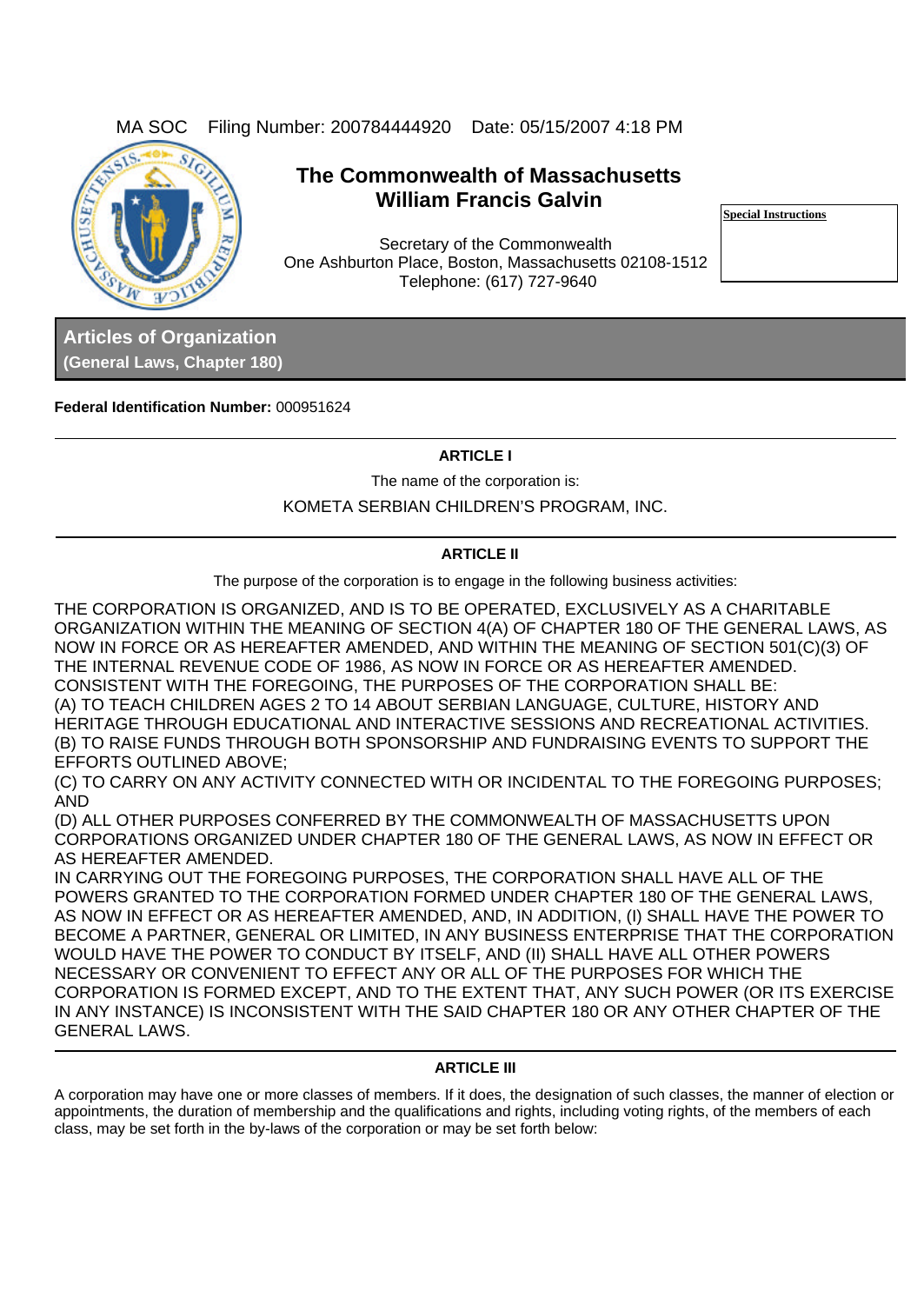(A) THE CORPORATION SHALL HAVE ONE CLASS OF INDIVIDUAL MEMBERS.

(B) INDIVIDUALS MAY QUALIFY AS MEMBERS IF THEY DESIRE TO ADVANCE THE BELIEFS AND VALUES OF THE CORPORATION AS ESTABLISHED BY THE BOARD OF DIRECTORS AND CONSISTENT WITH THE PURPOSES OUTLINED IN THESE ARTICLES OF ORGANISATION.

(C) EACH MEMBER SHALL BE ENTITLED TO ONE VOTE ON EACH MATTER SUBMITTED TO A VOTE OF THE MEMBERS.

(D) ANY MEMBER MAY RESIGN BY FILING A WRITTEN RESIGNATION VIA ELECTRONIC MAIL WITH THE SECRETARY OR THE PRESIDENT.

(E) BY AFFIRMATIVE VOTE OF TWO-THIRDS OF THE BOARD OF DIRECTORS, A MEMBER MAY BE EXPELLED FOR CAUSE AFTER AN APPROPRIATE HEARING.

### **ARTICLE IV**

Other lawful provisions, if any, for the conduct and regulation of the business and affairs of the corporation, for its voluntary dissolution, or for limiting, defining, or regulating the powers of the corporation, or of its directors or members, or of any class of members, are as follows: (*If there are no provisions state "NONE"*)

(A) NO PART OF THE ASSETS OF OR THE NET EARNINGS OF THE CORPORATION SHALL BE DIVIDED AMONG, INURE TO THE BENEFIT OF, OR BE DISTRIBUTABLE TO ITS DIRECTORS, OFFICERS, OR OTHER PRIVATE PERSONS, EXCEPT THAT THE CORPORATION SHALL BE AUTHORIZED AND EMPOWERED TO PAY REASONABLE COMPENSATION FOR SERVICES RENDERED AND TO MAKE PAYMENTS AND DISTRIBUTIONS IN FURTHERANCE OF ITS PURPOSES SET FORTH IN ARTICLE II OF THESE ARTICLES OF ORGANIZATION.

(B) NO SUBSTANTIAL PART OF THE ACTIVITIES OF THE CORPORATION SHALL CONSIST OF CARRYING ON PROPAGANDA, OR OTHERWISE ATTEMPTING, TO INFLUENCE LEGISLATION; AND THE CORPORATION SHALL NOT PARTICIPATE IN, OR INTERVENE IN (INCLUDING THE PUBLICATION OR DISTRIBUTION OF STATEMENTS), ANY POLITICAL CAMPAIGN ON BEHALF OF OR IN OPPOSITION TO ANY CANDIDATE FOR PUBLIC OFFICE.

(C) NOTWITHSTANDING ANY OTHER PROVISION OF THESE ARTICLES OF ORGANIZATION, THE CORPORATION SHALL NEITHER ENGAGE IN NOR CARRY ON ANY ACTIVITY THAT IS NOT PERMITTED TO BE ENGAGED IN OR CARRIED ON BY (1) A CORPORATION EXEMPT FROM FEDERAL INCOME TAX UNDER SECTION 501(C)(3) OF THE INTERNAL REVENUE CODE OF 1986, AS NOW IN EFFECT OR AS HEREAFTER AMENDED, OR (2) A CORPORATION CONTRIBUTIONS TO WHICH ARE DEDUCTIBLE UNDER SECTION 170(C)(2), 2055(A)(2) OR 2522(A)(2) OF THE SAID INTERNAL REVENUE CODE. (D) MEETINGS OF THE BOARD OF DIRECTORS OF THE CORPORATION MAY BE HELD ANYWHERE IN THE UNITED STATES.

(E) UPON THE DISSOLUTION OF THE CORPORATION, THE FUNDS, PROPERTIES AND ASSETS OF THE CORPORATION, AFTER THE PAYMENT OR PROVISION FOR PAYMENT OF ALL OF THE LIABILITIES AND OBLIGATIONS OF THE CORPORATION, SHALL BE DISTRIBUTED FOR ONE OR MORE EXEMPT PURPOSES WITHIN THE MEANING OF SECTION 501(C)(3) OF THE INTERNAL REVENUE CODE OF 1986, OR CORRESPONDING SECTION OF ANY FUTURE FEDERAL TAX CODE, OR SHALL BE DISTRIBUTED TO THE FEDERAL GOVERNMENT, OR TO A STATE OR LOCAL GOVERNMENT, FOR A PUBLIC PURPOSE. (F) NO OFFICER OR DIRECTOR OF THE CORPORATION SHALL BE PERSONALLY LIABLE TO THE CORPORATION FOR MONETARY DAMAGES FOR BREACH OF FIDUCIARY DUTY AS AN OFFICER OR DIRECTOR, NOTWITHSTANDING ANY PROVISION OF LAW IMPOSING SUCH LIABILITY; PROVIDED, HOWEVER, THAT THE FOREGOING SHALL NOT ELIMINATE OR LIMIT THE LIABILITY OF AN OFFICER OR DIRECTOR FOR (I) ANY BREACH OF THE OFFICER'S OR DIRECTOR'S DUTY OF LOYALTY TO THE CORPORATION, (II) ACTS OR OMISSIONS NOT IN GOOD FAITH OR THAT INVOLVE INTENTIONAL MISCONDUCT OR A KNOWING VIOLATION OF LAW, OR (III) ANY TRANSACTION FROM WHICH THE OFFICER OR DIRECTOR DERIVED AN IMPROPER PERSONAL BENEFIT. A DIRECTOR, OFFICER, OR INCORPORATOR OF THE CORPORATION SHALL NOT BE LIABLE FOR THE PERFORMANCE OF HIS OR HER DUTIES IF HE OR SHE ACTS IN COMPLIANCE WITH SECTION 6C OF CHAPTER 180 OF THE GENERAL LAWS.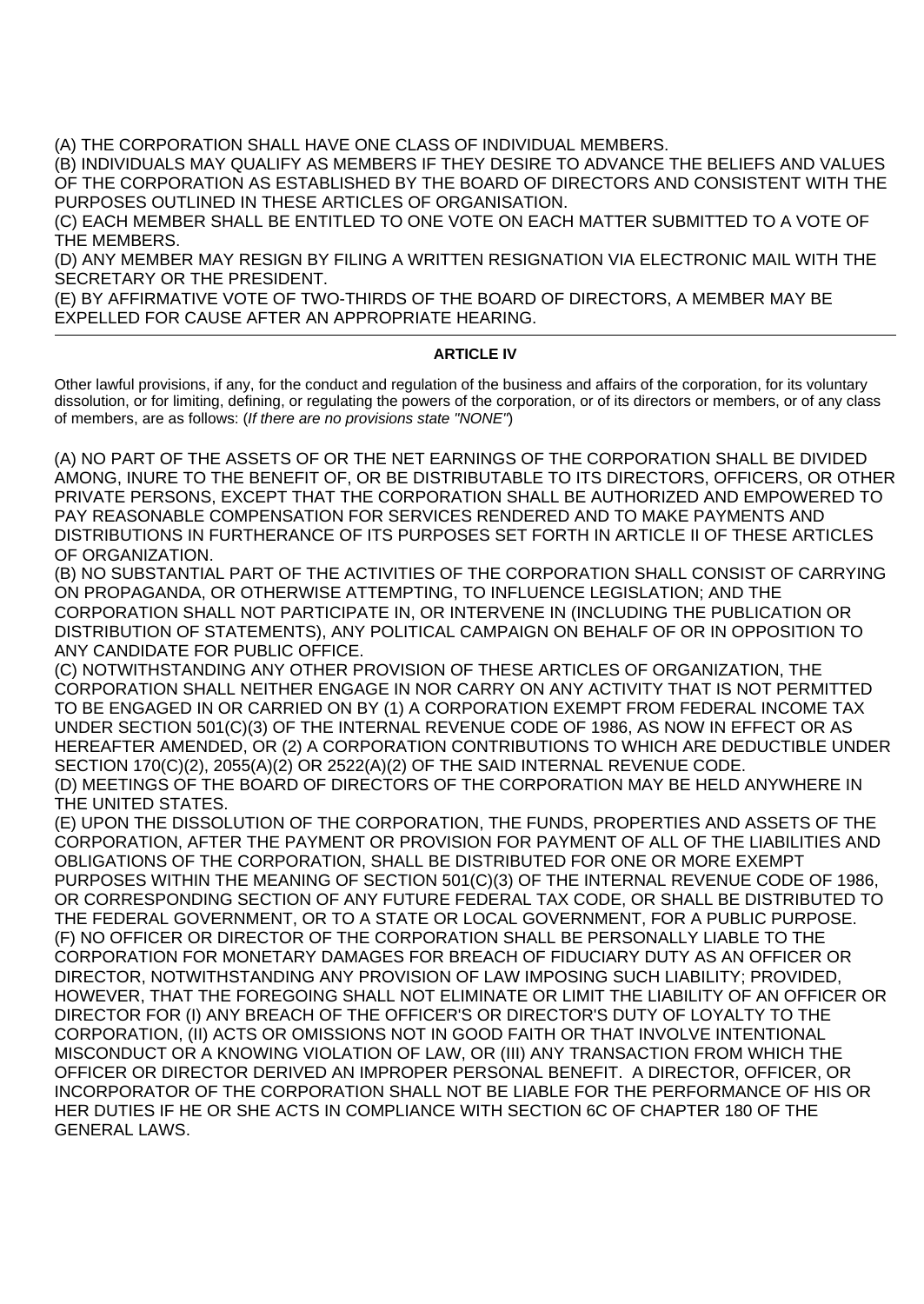#### **Note: The preceding four (4) articles are considered to be permanent and may ONLY be changed by filing appropriate Articles of Amendment.**

## **ARTICLE V**

The by-laws of the corporation have been duly adopted and the initial directors, president, treasurer and clerk or other presiding, financial or recording officers, whose names are set out on the following page, have been duly elected.

#### **ARTICLE VI**

The effective date of organization of the corporation shall be the date approved and filed by the Secretary of the Commonwealth. If a *later* effective date is desired, specify such date which shall not be more than *thirty days* after the date of filing.

**Later Effective Date:** 

The information contained in Article VII is not a permanent part of the Articles of Organization

**ARTICLE VII**

**a. The street address (***post office boxes are not acceptable***) of the principal office of the corporation** *in Massachusetts* **is:**

12 ROSE STREET **No. and Street:**

**State:** MA **Zip:** 02143 **Country:** USA **SOMERVILLE City or Town:**

**b. The name, residential address and post office address of each director and officer is as follows:**

(A president, treasurer, clerk, and at least one director are required.)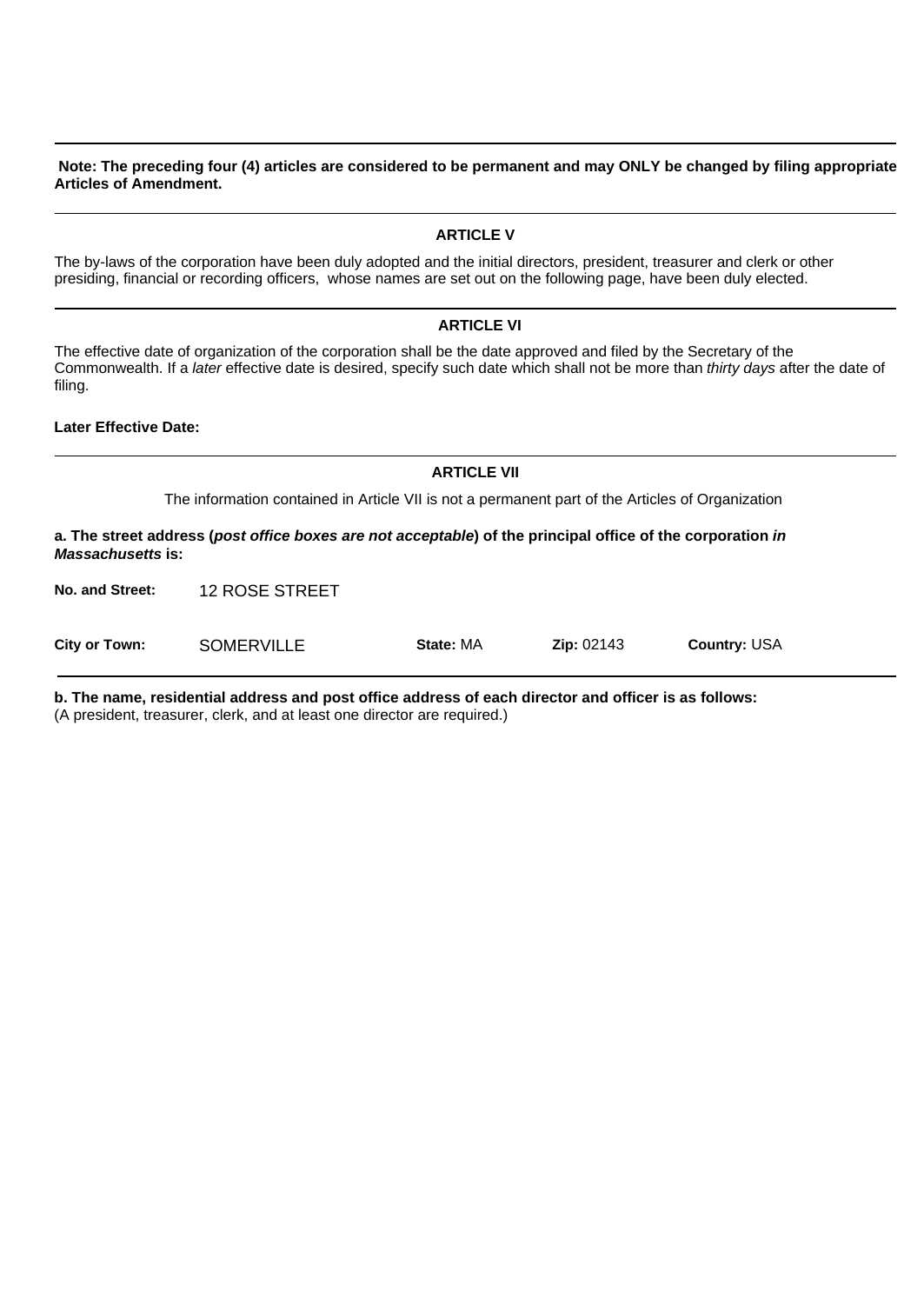| <b>Title: ASSISTANT CLERK</b>                  |                     | Expiration of Term: 09/30/2008 |  |  |
|------------------------------------------------|---------------------|--------------------------------|--|--|
| <b>First Name: MARIJA</b>                      | <b>Middle Name:</b> | Last Name: JANKOVICH           |  |  |
| <b>Residential Address: 11 NEWCOMB STREET</b>  |                     |                                |  |  |
| City: MEDFORD                                  | State: MA           | Zip: 02155                     |  |  |
| <b>Country: USA</b>                            |                     |                                |  |  |
| Post Office Address: 11 NEWCOMB STREET         |                     |                                |  |  |
| City: MEDFORD                                  | State: MA           | Zip: 02155                     |  |  |
| <b>Country: USA</b>                            |                     |                                |  |  |
| <b>Title: CEO</b>                              |                     | Expiration of Term: 09/30/2008 |  |  |
| <b>First Name: JELENA</b>                      | <b>Middle Name:</b> | Last Name: POPOVIC             |  |  |
| <b>Residential Address: 12 ROSE STREET</b>     |                     |                                |  |  |
| <b>City: SOMERVILLE</b>                        | State: MA           | Zip: 02143                     |  |  |
| <b>Country: USA</b>                            |                     |                                |  |  |
| Post Office Address: 12 ROSE STREET            |                     |                                |  |  |
| <b>City: SOMERVILLE</b>                        | State: MA           | Zip: 02143                     |  |  |
| <b>Country: USA</b>                            |                     |                                |  |  |
| <b>Title: DIRECTOR</b>                         |                     | Expiration of Term: 09/30/2008 |  |  |
| <b>First Name: MILAN</b>                       | <b>Middle Name:</b> | Last Name: DRAGICEVICH         |  |  |
| <b>Residential Address: 210 HIGH STREET</b>    |                     |                                |  |  |
| <b>City: GREENFIELD</b>                        | State: MA           | Zip: 01301                     |  |  |
| <b>Country: USA</b>                            |                     |                                |  |  |
| Post Office Address: 210 HIGH STREET           |                     |                                |  |  |
| <b>City: GREENFIELD</b>                        | State: MA           | Zip: 01301                     |  |  |
| <b>Country: USA</b>                            |                     |                                |  |  |
| <b>Title: CFO</b>                              |                     | Expiration of Term: 09/30/2008 |  |  |
| <b>First Name: MARIJA</b>                      | <b>Middle Name:</b> | Last Name: ILIC                |  |  |
| <b>Residential Address: 16 LEAMINGTON ROAD</b> |                     |                                |  |  |
| City: BRIGHTON                                 | State: MA           | Zip: 02135                     |  |  |
| <b>Country: USA</b>                            |                     |                                |  |  |
| Post Office Address: 16 LEAMINGTON ROAD        |                     |                                |  |  |
| City: BRIGHTON                                 | State: MA           | Zip: 02135                     |  |  |
| <b>Country: USA</b>                            |                     |                                |  |  |
| <b>Title: PRESIDENT</b>                        |                     | Expiration of Term: 09/30/2008 |  |  |
| <b>First Name: JELENA</b>                      | <b>Middle Name:</b> | Last Name: POPOVIC             |  |  |
| <b>Residential Address: 12 ROSE STREET</b>     |                     |                                |  |  |
| <b>City: SOMERVILLE</b>                        | State: MA           | Zip: 02143                     |  |  |
| <b>Country: USA</b>                            |                     |                                |  |  |
| Post Office Address: 12 ROSE STREET            |                     |                                |  |  |
| <b>City: SOMERVILLE</b>                        | State: MA           | Zip: 02143                     |  |  |
| <b>Country: USA</b>                            |                     |                                |  |  |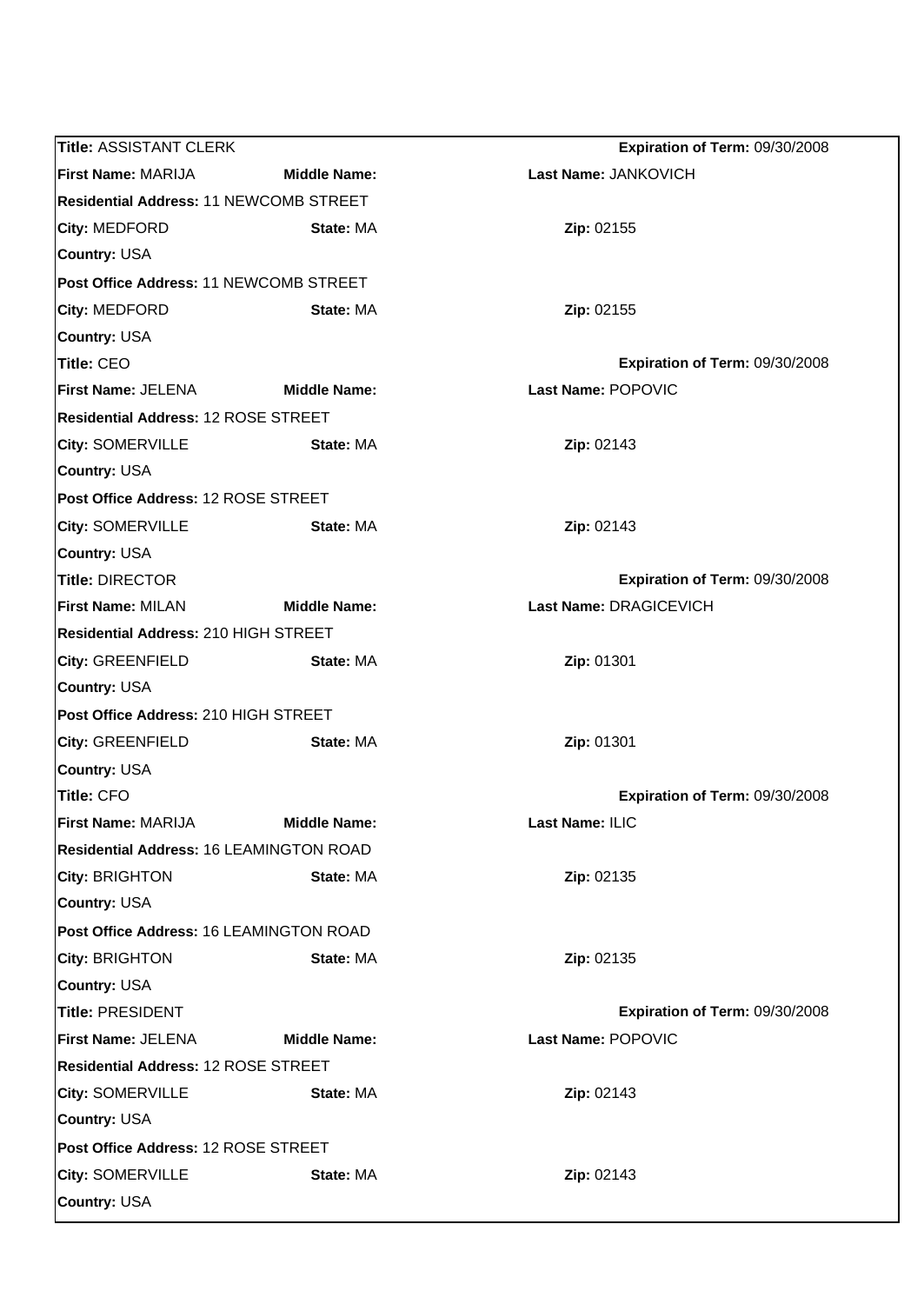| Title: VICE PRESIDENT                          |                     | Expiration of Term: 09/30/2008 |  |
|------------------------------------------------|---------------------|--------------------------------|--|
| <b>First Name: MILAN</b>                       | <b>Middle Name:</b> | Last Name: DRAGICEVICH         |  |
| <b>Residential Address: 210 HIGH STREET</b>    |                     |                                |  |
| <b>City: GREENFIELD</b>                        | State: MA           | Zip: 01301                     |  |
| <b>Country: USA</b>                            |                     |                                |  |
| Post Office Address: 210 HIGH STREET           |                     |                                |  |
| <b>City: GREENFIELD</b>                        | State: MA           | Zip: 01301                     |  |
| <b>Country: USA</b>                            |                     |                                |  |
| <b>Title: TREASURER</b>                        |                     | Expiration of Term: 09/30/2008 |  |
| First Name: MARIJA                             | <b>Middle Name:</b> | Last Name: ILIC                |  |
| <b>Residential Address: 16 LEAMINGTON ROAD</b> |                     |                                |  |
| City: BRIGHTON                                 | State: MA           | Zip: 02135                     |  |
| <b>Country: USA</b>                            |                     |                                |  |
| Post Office Address: 16 LEAMINGTON ROAD        |                     |                                |  |
| City: BRIGHTON                                 | State: MA           | Zip: 02135                     |  |
| <b>Country: USA</b>                            |                     |                                |  |
| <b>Title: CLERK</b>                            |                     | Expiration of Term: 09/30/2008 |  |
| First Name: MARIJA                             | <b>Middle Name:</b> | Last Name: JANKOVICH           |  |
| Residential Address: 11 NEWCOMB STREET         |                     |                                |  |
| City: MEDFORD                                  | State: MA           | Zip: 02155                     |  |
| <b>Country: USA</b>                            |                     |                                |  |
| Post Office Address: 11 NEWCOMB STREET         |                     |                                |  |
| City: MEDFORD                                  | State: MA           | Zip: 02155                     |  |
| <b>Country: USA</b>                            |                     |                                |  |

**c. The fiscal year (i.e., tax year) of the corporation shall end on the last day of the month of:** March

**Name:**

**No. and Street:**

**City or Town:**

**State: Zip: Country:**

**I/We, the below signed incorporator(s), do hereby certify under the pains and penalties of perjury that I/we have not been convicted of any crimes relating to alcohol or gaming within the past ten years. I/We do hereby further certify that to the best of my/our knowledge the above-named officers have not been similarly convicted. If so convicted, explain:**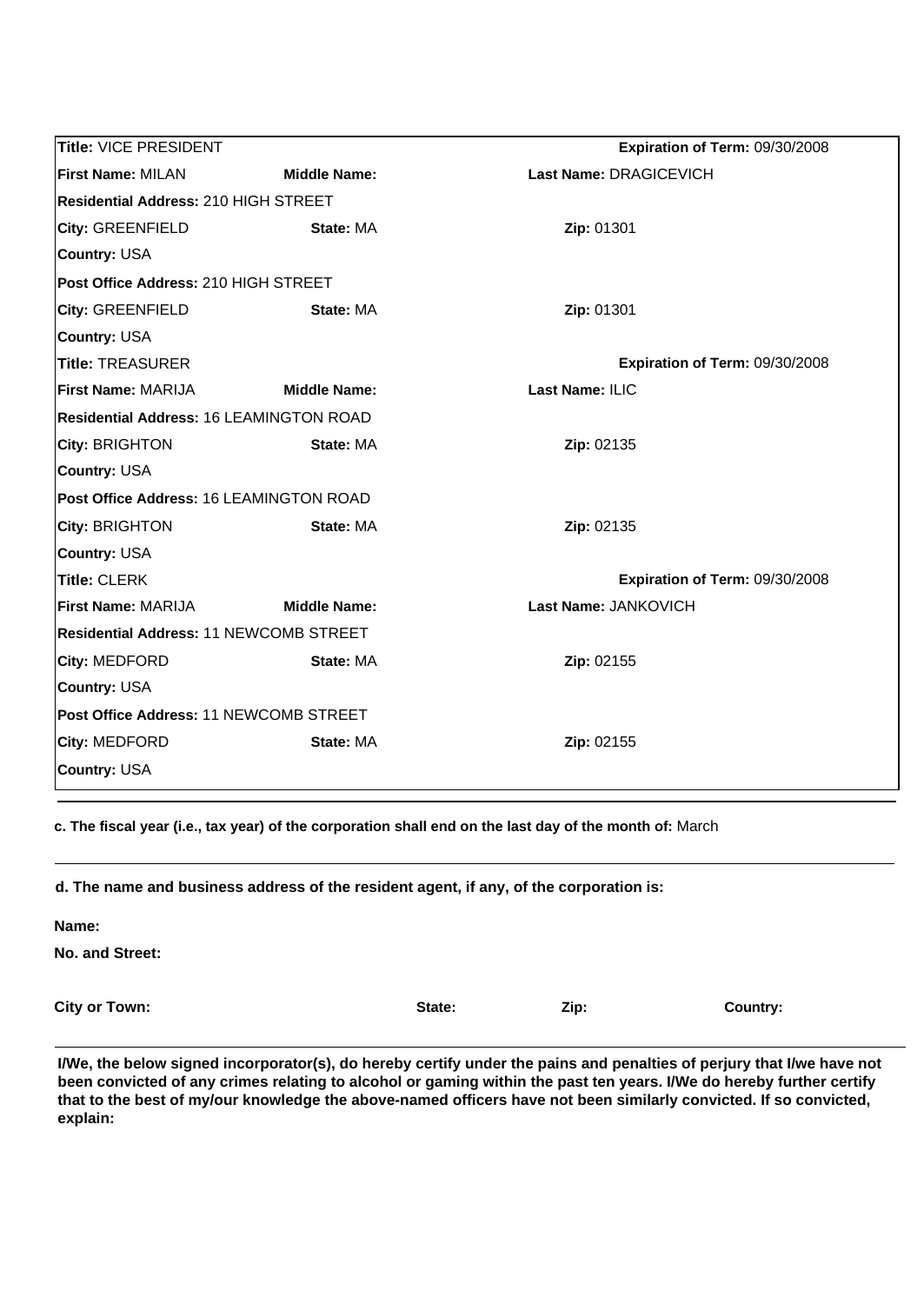**IN WITNESS WHEREOF AND UNDER THE PAINS AND PENALTIES OF PERJURY, I/we, whose signature(s) appear below as incorporator(s) and whose name(s) and business or residental address(es) are beneath each signature do hereby associate with the intention of forming this corporation under the provisions of General Law, Chapter 180 and do hereby sign these Articles of Organization as incorporator(s) this 15 Day of May, 2007**

*(If an existing corporation is acting as incorporator, type in the exact name of the corporation, the state of other jurisdiction where it was incorporated, the name of the person signing on behalf of said corporation and the title he/she holds or other authority by which such action is taken.*)

JELENE POPOVIC 12 ROSE STREET SOMERVILLE, MA 02143

MILAN DRAGICEVICH 210 HIGH STREET

> All Rights Reserved © 2001 Secretary of the Commonwealth of Massachusetts